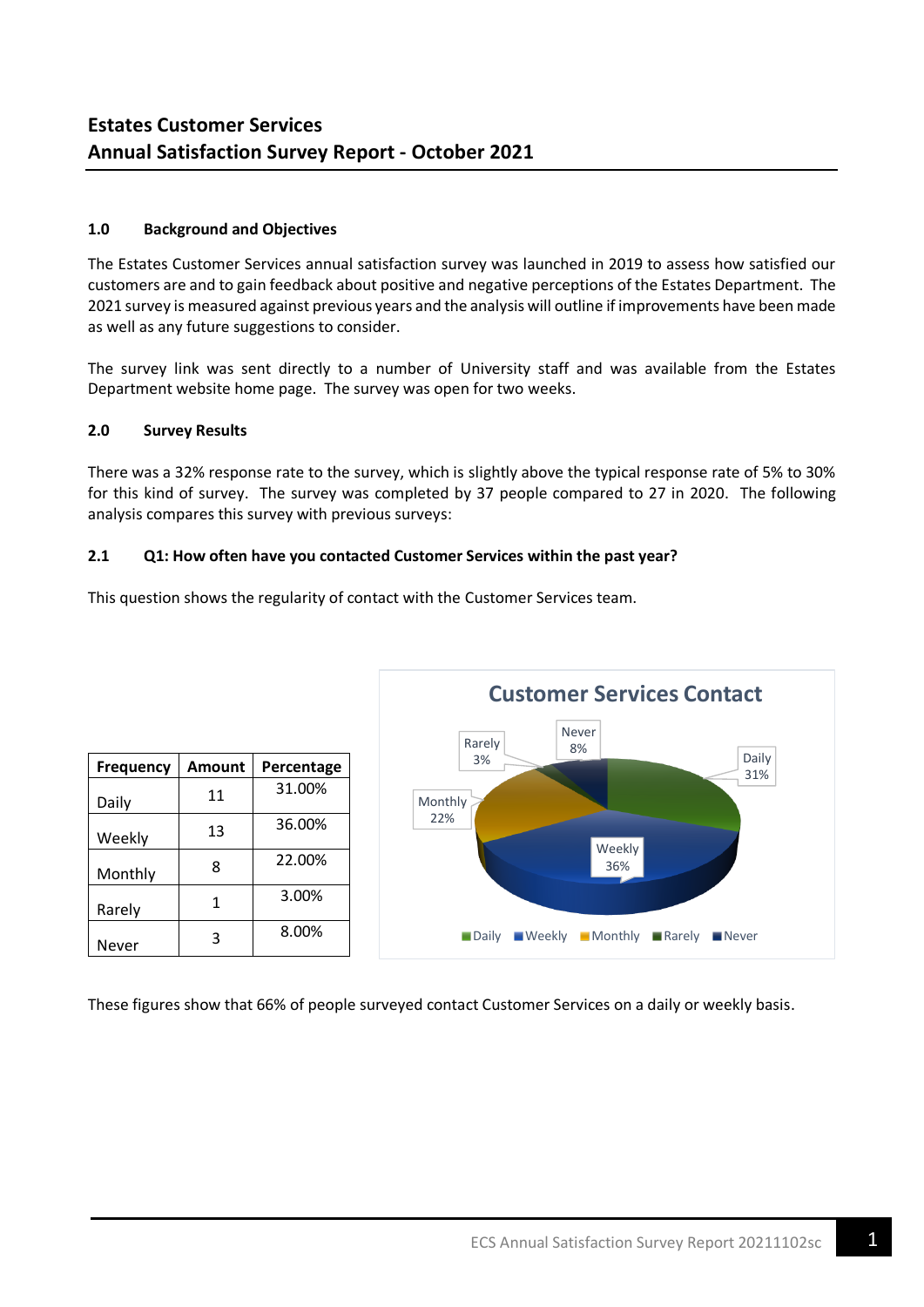**2.2 Q2: How do you rate the following from the Estates Customer Services Team on a scale of 1-10, where 0 = extremely poor and 10 = excellent:**

| <b>Scale</b> | 2019 | 2020         | 2021        |
|--------------|------|--------------|-------------|
| 0            | 0    | 0            | 0           |
| 1            | 0    | 0            | 0           |
| $\mathbf{2}$ | 0    | 0            | 0           |
| 3            | 0    | $\mathbf{1}$ | 0           |
| 4            | 0    | 0            | $\mathbf 1$ |
| 5            | 0    | 0            | 1           |
| 6            | 1    | 1            | 1           |
| 7            | 3    | 1            | 0           |
| 8            | 0    | 1            | 1           |
| 9            | 9    | 3            | 5           |
| 10           | 11   | 20           | 25          |



This comparison chart shows that 30 people rated quality of service as 9 or above (excellent), which is a rise of 7 people, and 25 of these people in 2021 rated the highest level of 10, compared to only 20 in 2020.

The NPS (Net Promoter Score), which measures the willingness of customers to recommend the service, is for 2021. The general guidelines for NPS show that anything above 0 is 'good', anything above '20' is considered 'favourable', above 50 is 'excellent' and above 80 is 'world class'. The NPS for 2020 was 78, so this has increased slightly. The feedback comments at the end of the survey, and included in this report, support this increase.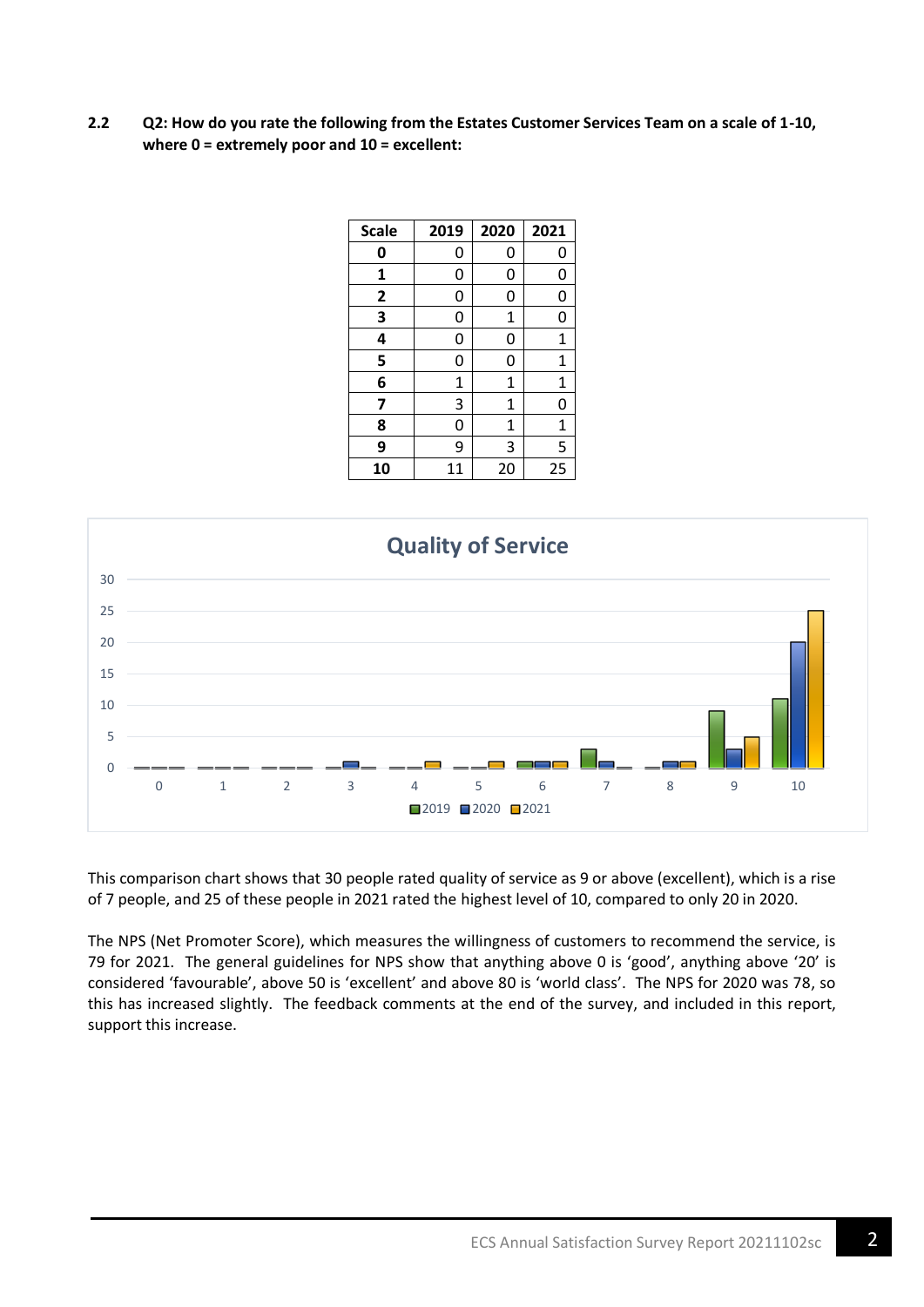# **Professionalism**:



This comparison chart shows that 31 people rated professionalism as 9 or above (excellent), which is a rise of 8 people from 2020. This is the opinion of 84% of the people surveyed. The NPS for this question is 85, compared to 78 in 2020.

## **Politeness:**



This comparison chart shows that 31 people rated politeness as 9 or above (excellent), which is a rise of 8 people from 2020. This is the opinion of 91% of the people surveyed. The NPS for this question is 85 compared to 78 in 2020.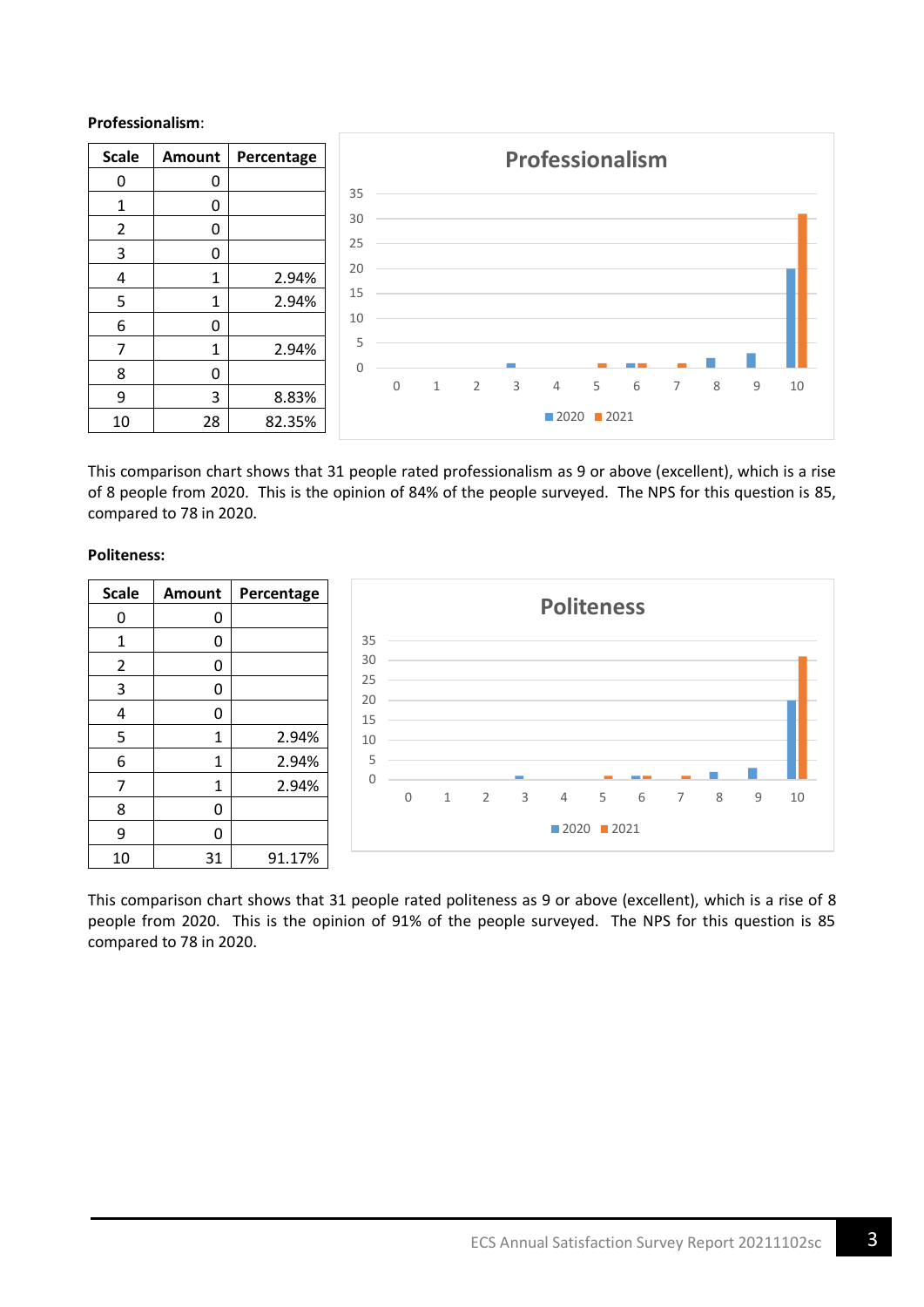# **Efficiency:**



This comparison chart shows that 29 people rated efficiency as 9 or above (excellent), which is a rise of 7 people from 2020. This is the opinion of 85% of the people surveyed. The NPS for this question is 76, compared to 74 in 2020.

## **Response to your enquiry:**

| <b>Response</b>          |                |      |               |
|--------------------------|----------------|------|---------------|
| Rate                     | 2019           | 2020 | 2021          |
| Extremely                |                |      |               |
| Responsive               | 14             | 18   | 23            |
| Very                     |                |      |               |
| Responsive               | 8              | 7    | 8             |
| Somewhat                 |                |      |               |
| responsive               | $\mathfrak{p}$ | 1    | 1             |
| Not so<br>responsive     | ი              | 1    | $\mathcal{P}$ |
| Not at all<br>responsive |                |      |               |



This comparison chart shows that 31 people rated the response rate to their enquiry as very or extremely responsive, which is a rise of 6 people from 2020. This is the opinion of 91% of the people surveyed.